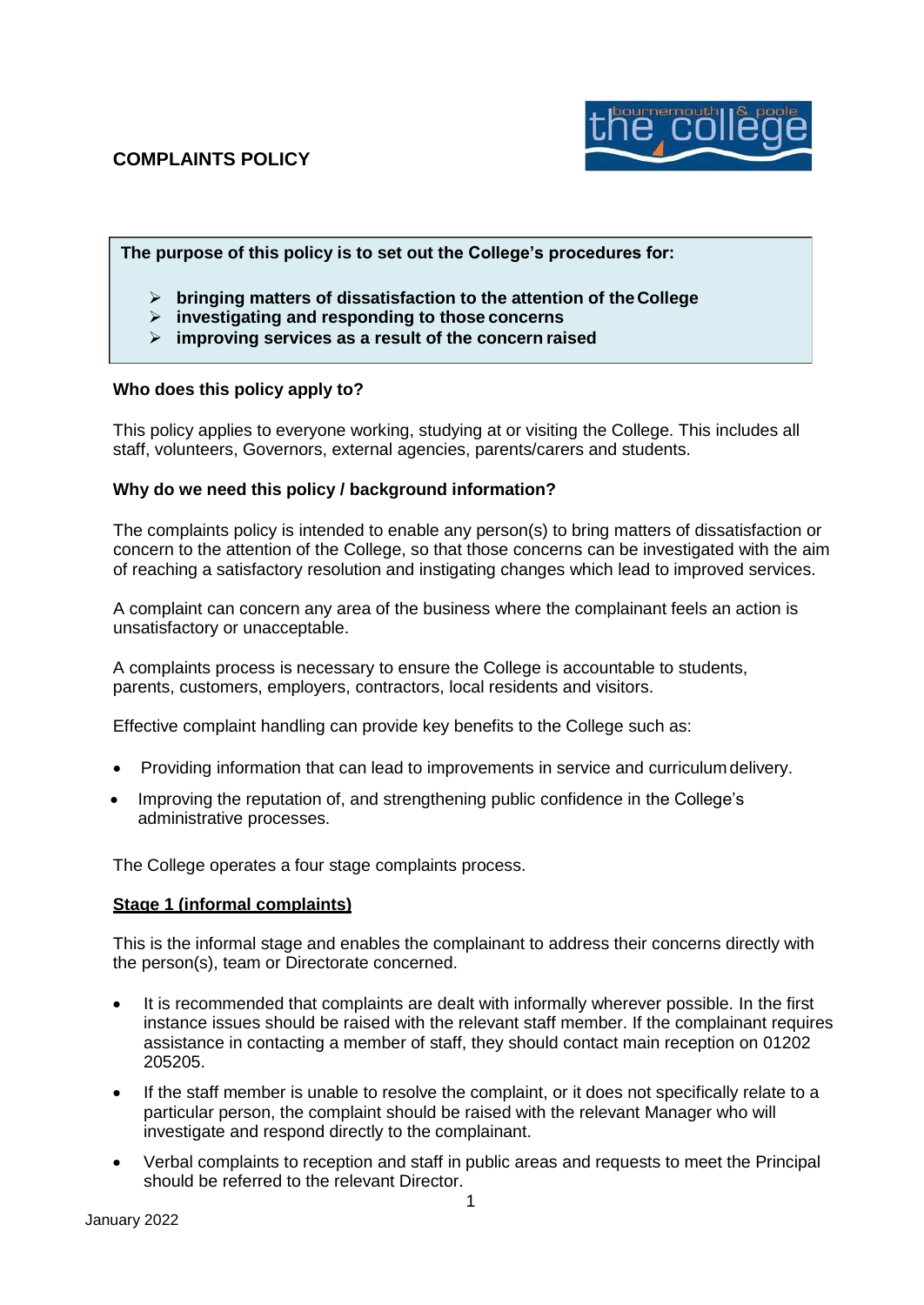- If the Quality Team receive a complaint in writing or by email and consider it to be a Stage 1 complaint, they will acknowledge the complaint and send to the relevant staff member / area to deal with.
- Complaints at this level will be acknowledged within 2 working days and responded to within 5 working days.
- If the complaint is resolved at this level, it must be recorded on the curriculum area's complaints log and documentation retained for 2 years. Where the complaint is not satisfactorily resolved at this level, the complaint may be escalated by the complainant to Stage 2 (formal complaints).

# **Stage 2 (formal complaints)**

Every effort should be made to resolve complaints informally at Stage 1, but if this is not possible, a complainant can request that the complaint moves to Stage 2.

Formal complaints should be submitted in writing either by letter or email to [quality@bpc.ac.uk,](mailto:quality@bpc.ac.uk) providing name; contact details; facts supporting the complaint; reasons for escalation to Stage 2; and what outcome is being sought.

A complaint must be escalated immediately to Stage 2 (formal) where any part of it relates to:

- Equality and Diversity (i.e. discrimination, bullying and harassment)
- Safeguarding
- Health and Safety
- Requests for fee refunds or waivers

#### Process

- All formal complaints will be logged and acknowledged by the Quality Team within 2 working days of receiving the complaint. A response detailing the outcome of an investigation will be provided within 10 working days. Where it is not possible to provide an outcome with 10 working days, the complainant will receive a holding reply, with an explanation of the delay and a date for when the full response can be expected.
- The Quality Team will nominate the appropriate Manager / Director to investigate who will respond to the Quality Team with the outcome within 7 working days, if this timeframe has not been met this will be escalated to their Line Manager.
- Where a complaint involves the Director, an Assistant Principal or any other nominated senior person will lead the investigation with the support of the Quality Managers as required. If the complaint is about a member of staff and the nominated Manager / Director finds that there are issues of capability or that disciplinary action is required, the Manager / Director should prepare a Management Case on the staff member to include all the evidence and notes taken during the investigation and refer the complaint to Human Resources.

The Manager / Director will report back to the Quality Team with a recommendation that the complaint is either:

- 1. **Dismissed**, as the complaint as unfounded (providing reasons).
- 2. **Partially upheld**, with a suggestion for an amicable resolution.
- 3. **Upheld**, offering an apology and steps to address the issue and avoid a similar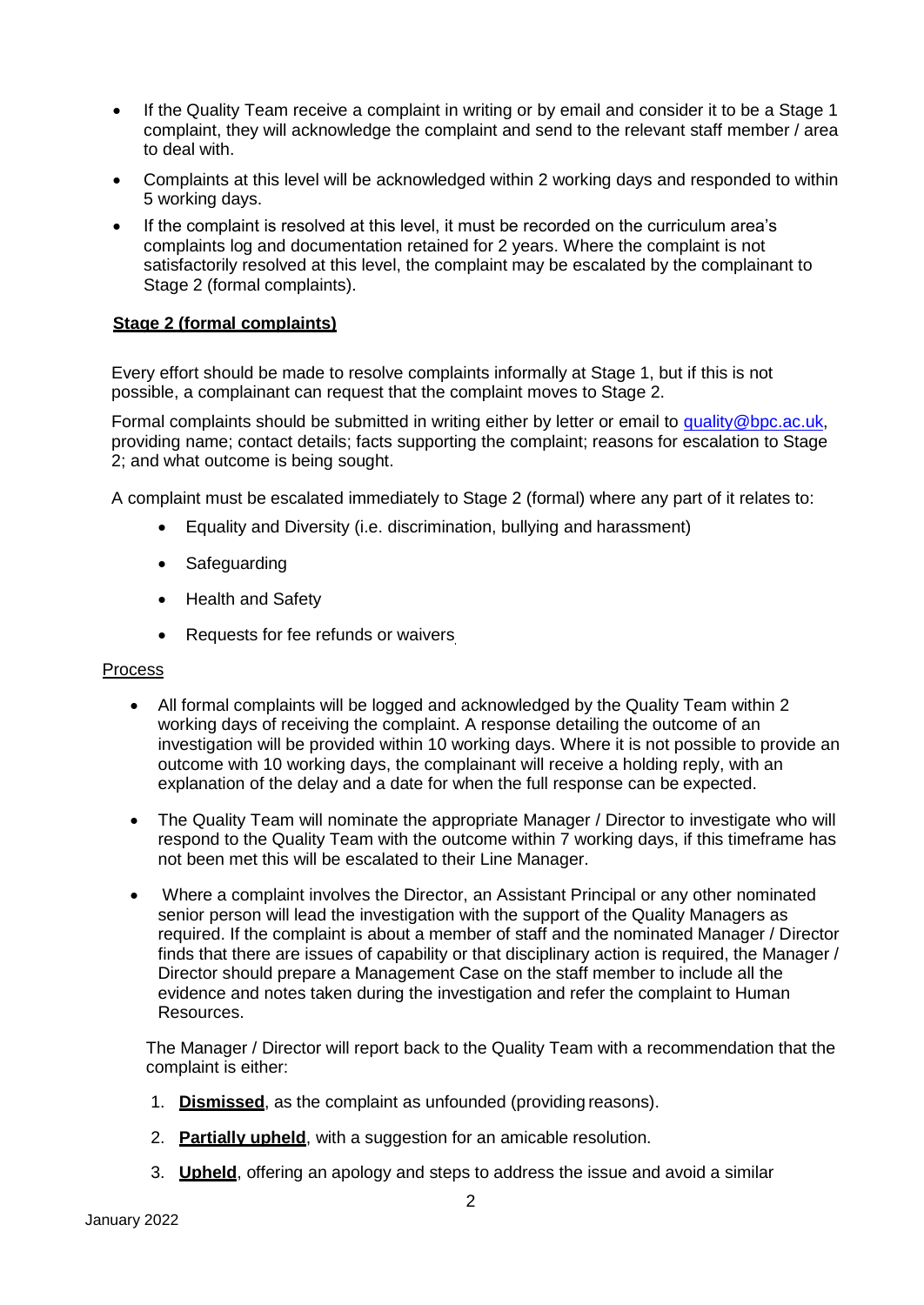problem arising infuture.

# Monitoring of stage 2 complaints

- Recommendations resulting from investigations will be formally recorded and monitored by the Quality Team to ensure that all actions are clearly owned and fulfilled. Overall data will be regularly analysed to look for trends and to ensure service improvement.
- The Board of Corporation will receive updates on complaints relating to Safeguarding, Equality and Diversity or Health and Safety in the annual report.

# Friends and Supporters

Anyone making a complaint may use an advocate/friend (a person who speaks on their behalf) during the process. However, where a complainant is aged 18 years and over or is a vulnerable adult, details of the complaint cannot be discussed with any other person unless permission is explicitly given by the complainant.

Where a complaint is made directly by a third party, the person that the complaint relates to will be contacted to confirm that they are happy for the third party to act on their behalf and that the information relating to the complaint is accurate. If the person concerned does not wish for the complaint to be investigated, then the third party will be advised of this and an investigation will not take place. However, should the third party's complaint raise significant concern, i.e. safeguarding or criminal activity then it may be that an investigation is required, and the person concerned will be informed and involved in the process. If required, support will also be provided to the person whom the complaint relates to.

# **Stage 3 (internal appeals)**

This is the appeals stage. If a complainant is dissatisfied with the response they receive, they have 10 working days from receipt of response to put their grounds for appeal (in writing) to the Assistant Principal (Curriculum) or the Assistant Principal (People and Student Experience). The appeal will then be forwarded to the College Executive for final investigation.

To lodge an appeal, there must be evidence of one or more of the following:

- The College has not followed the formal procedure as described in thispolicy.
- Incorrect evidence was used during the investigation or new evidence has arisen.

The Assistant Principal will make the decision as to whether an appeal meets the criteria as set out above. If the appeal does meet the criteria then the appeal is forwarded to the Executive to consider. If it does not, the appeal will be rejected and the complainant will be informed in writing within 10 working days, with the reasons.

# **Stage 4 (external appeals)**

- If at Stage 3 the complainant remains dissatisfied, they will be advised as to which external agency is most appropriate for the complaint to be referred to. This may include organisations such as the relevant Awarding Organisation; the Education and Skills Funding Agency (ESFA) or the Office of the Independent Adjudicator (OIA).
- College employees must use the internal Human Resources Grievance Procedure where a complaint is about another member of staff, but they can use this policy where a complaint is about a college service.
- Historical complaints, i.e. complaints made 6 months after completion of study at the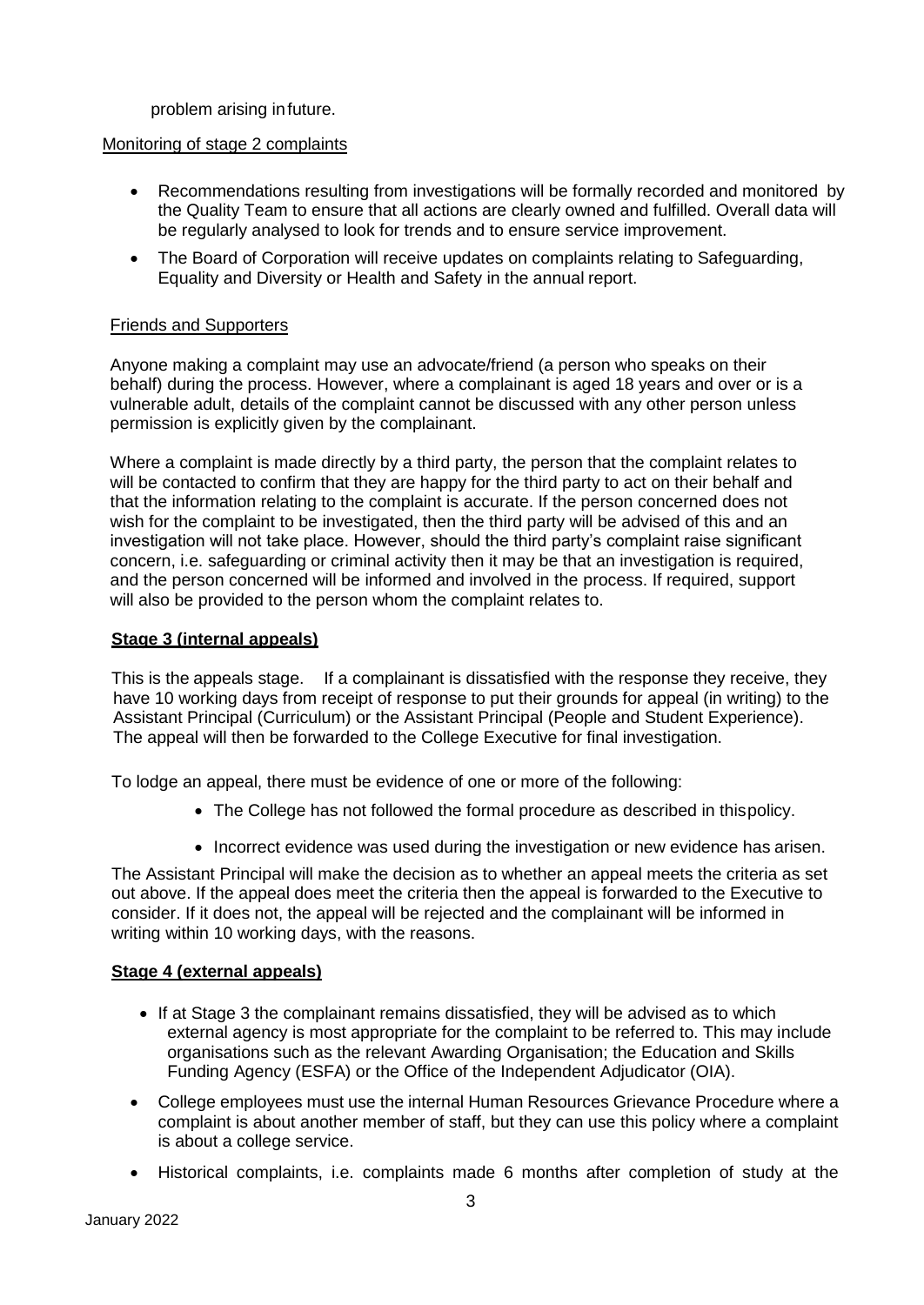College, will not be accepted. However, in some cases, such as complaints with safeguarding implications, an individual approach will be taken. This will be assessed on an individual basis.

## **Roles and Responsibilities**

#### **Staff**

All college staff have a responsibility for treating complaints seriously and dealing with them promptly, courteously and in accordance with this policy. Staff are also expected to provide any assistance to support a complainant when making a complaint. All staff have a responsibility to try and resolve a complaint at Stage 1.

#### **Quality Team**

The Quality Team is responsible for deciding at which stage a complaint should be managed. Stage 1 complaints are forwarded to the team who will manage the complaint. The Quality Team will have no further involvement in a Stage 1 complaint.

When dealing with a Stage 2 complaint, the Quality Team will record and acknowledge the complaint; allocate a Manager / Director to investigate; monitor the progress of the investigation; ensure the quality of the response; and provide the final written response. In addition, the Quality Team will monitor the progress of the recommendations and actions as well as provide reports to the Senior Leadership Team, the Executive Team and the Board of Corporation.

#### **Director of Apprenticeships**

The Director of Apprenticeships will be informed of any complaint made by an apprentice or relating to an apprenticeship. The investigation will be completed by the relevant Apprenticeship Manager. The Director of Apprenticeships is responsible for responding to any trends or recurring themes concerning apprenticeships and instigate appropriate action.

# **Assistant Principal (People and Student Experience)**

The Assistant Principal (People and Student Experience) will be responsible for managing complaints where serious safeguarding or Prevent concerns are raised.

#### **Assistant Principals**

Either the Assistant Principal (Curriculum) or the Assistant Principal (People and Student Experience) will have responsibility for approving or declining a request to appeal the outcome of a complaint and taking the relevant course of action. If the complaint is in reference to either of the Assistant Principals, the appeal request will be decided by the Vice Principal.

#### **College Management Team**

All members of the College Management Team have a responsibility for resolving a Stage 2 complaint, and leading or contributing to an investigation into a complaint when this is considered appropriate.

# **The Principal**

The College Principal is responsible for resolving complaints which have reached the appeals stage and may nominate any member(s) of the Executive Team who has not previously been involved in the investigation.

# **Board of the Corporation**

The Board of Corporation is responsible for ensuring that the Complaints Policy is operating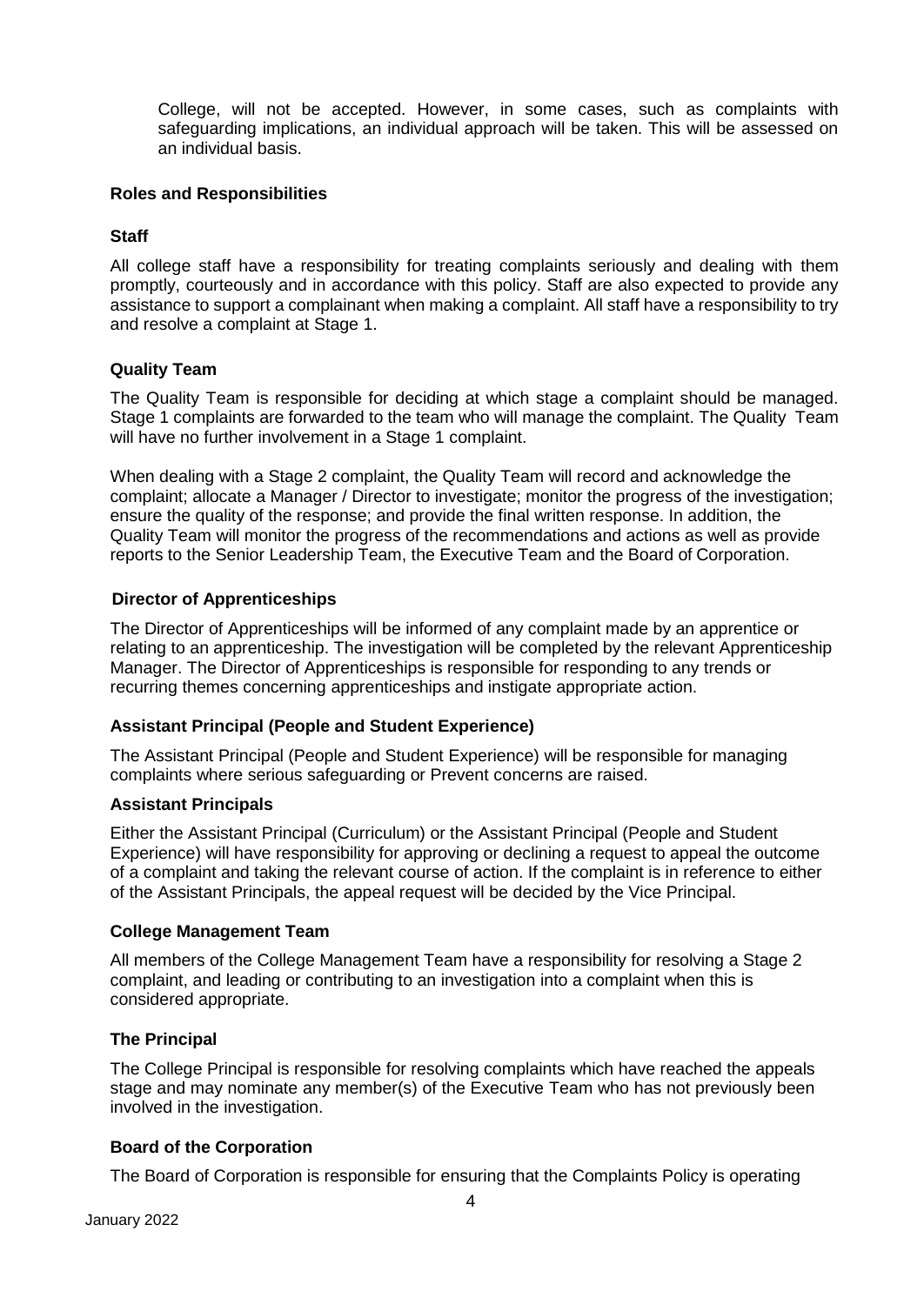effectively and may become directly involved if a complaint relates to the Principal or members of the Board. The Board of Corporation will also approve any changes to the policy.

#### **Liaison with external agencies**

If the investigation uncovers serious criminal behaviour or activity (i.e. theft, racism, homophobia, physical or verbal abuse, and threats of radicalisation or violent/non-violent acts of extremism) then the investigation may be passed over to the Police and/or other appropriate external agencies.

#### **Links to college values and other college policies**

This policy should be used in conjunction with the following policies and procedures:

- Safeguarding Policy
- Equality, Diversity and Inclusion Statement
- Health and Safety Policy
- E-Safety Policy
- Managing Student Behaviour Policy
- Bournemouth and Poole College Mission, Vision and Values
- Freedom of Speech and Expression Policy (Including Visiting Speakers and Events)
- Data Protection Policy
- Acceptable Use of IT Policy
- Staff Grievance Procedure

#### **Who needs to understand this policy and how will they know about it?**

The following training and awareness will be put in place:

| Who?                                                                                   | How?                                                                                                                                                                                       |
|----------------------------------------------------------------------------------------|--------------------------------------------------------------------------------------------------------------------------------------------------------------------------------------------|
| <b>Students</b>                                                                        | Policy available on the college website,<br>reference made to it in the Student<br>Handbook and Student Induction, advice<br>and support given when enquiring about<br>making a complaint. |
| College managers                                                                       | Include in college wide communication,<br>training for investigating managers; copies of<br>the policy available on mybpc.                                                                 |
| All teaching staff                                                                     | Briefing by Directors and Learning<br>Managers; copies of the policy available on<br>mybpc.                                                                                                |
| <b>Business Support staff, including</b><br>reception staff who interact with students | Briefing by line managers; copies of the<br>policy available on mybpc.                                                                                                                     |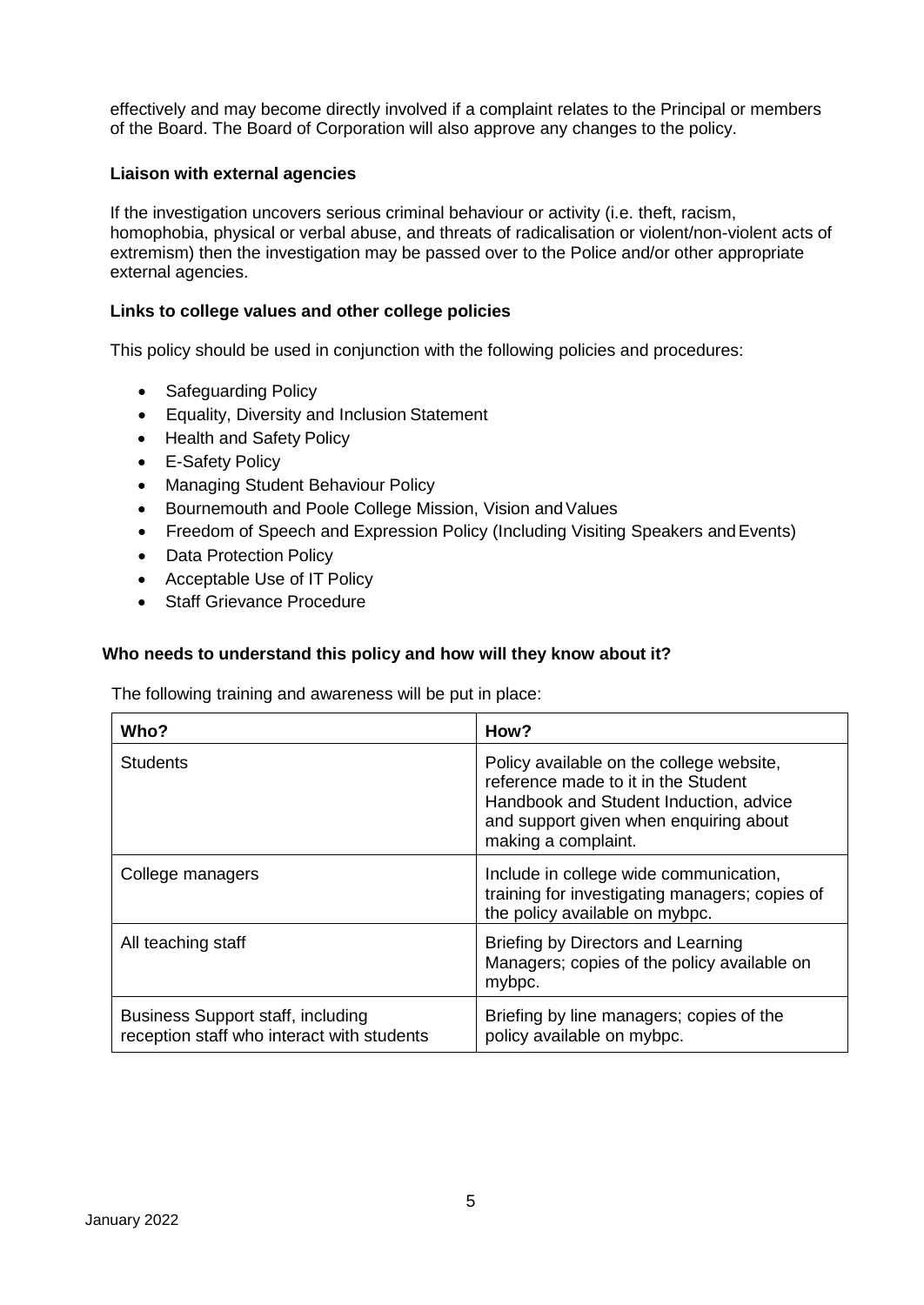**How does this policy fit with the College's Equality and Diversity policy?**

| <b>Bournemouth and Poole College</b>                                                                                                                                                                                                                                                                                                                                                                                                                                                                                                                                                                                                                                                                                                                                                                                                                                                                                                                                                                      |
|-----------------------------------------------------------------------------------------------------------------------------------------------------------------------------------------------------------------------------------------------------------------------------------------------------------------------------------------------------------------------------------------------------------------------------------------------------------------------------------------------------------------------------------------------------------------------------------------------------------------------------------------------------------------------------------------------------------------------------------------------------------------------------------------------------------------------------------------------------------------------------------------------------------------------------------------------------------------------------------------------------------|
| <b>Equal Opportunities</b>                                                                                                                                                                                                                                                                                                                                                                                                                                                                                                                                                                                                                                                                                                                                                                                                                                                                                                                                                                                |
| This policy has been examined for equality impact i.e. the impact that this policy<br>will have on different groups of current or potential learners, service users and staff<br>taking into account the protected characteristics of the Equality Act 2010 (age,<br>disability, gender, gender reassignment, marriage and civil partnership, pregnancy<br>and maternity, race, religion or belief, sexual orientation)                                                                                                                                                                                                                                                                                                                                                                                                                                                                                                                                                                                   |
| 1. If equality impact analysis is not relevant to this function give reasons and                                                                                                                                                                                                                                                                                                                                                                                                                                                                                                                                                                                                                                                                                                                                                                                                                                                                                                                          |
| proceed to section 5 below                                                                                                                                                                                                                                                                                                                                                                                                                                                                                                                                                                                                                                                                                                                                                                                                                                                                                                                                                                                |
| 2. In what ways could this function have a negative impact on any of the groups<br>above? What actions have been taken to eliminate these?<br>This policy is intended to provide a positive, supportive and transparent approach to<br>all, as such no groups of students with protected characteristics should experience a<br>negative impact. This policy could have an impact on persons with sight impairment or<br>additional needs in terms of access. This will be supported appropriately.<br>3. In what ways could this function have a positive impact on any of the groups<br>above? How will this function be used to eliminate discrimination, advance<br>equality of opportunity and foster good relations between different groups? Are<br>there plans for the future which will further advance equality? This policy will<br>support an inclusive and non-discriminatory learning environment staff where any<br>issues arising ofdissatisfaction or concern will be swiftly addressed. |
| 4. What evidence supports your judgements? E.g. Consultations, observations,<br>expert opinions, quantative or qualitative surveys? If the evidence is in the form<br>of an additional document, where is it stored?<br>The policy is developed by the Quality Department; ratified by the Policy Review Group; and<br>signed off by SLT.                                                                                                                                                                                                                                                                                                                                                                                                                                                                                                                                                                                                                                                                 |
| 5. Name and job title of manager responsible                                                                                                                                                                                                                                                                                                                                                                                                                                                                                                                                                                                                                                                                                                                                                                                                                                                                                                                                                              |

Quality Department

**Policy approved by: SLT**

**Date: January 2022**